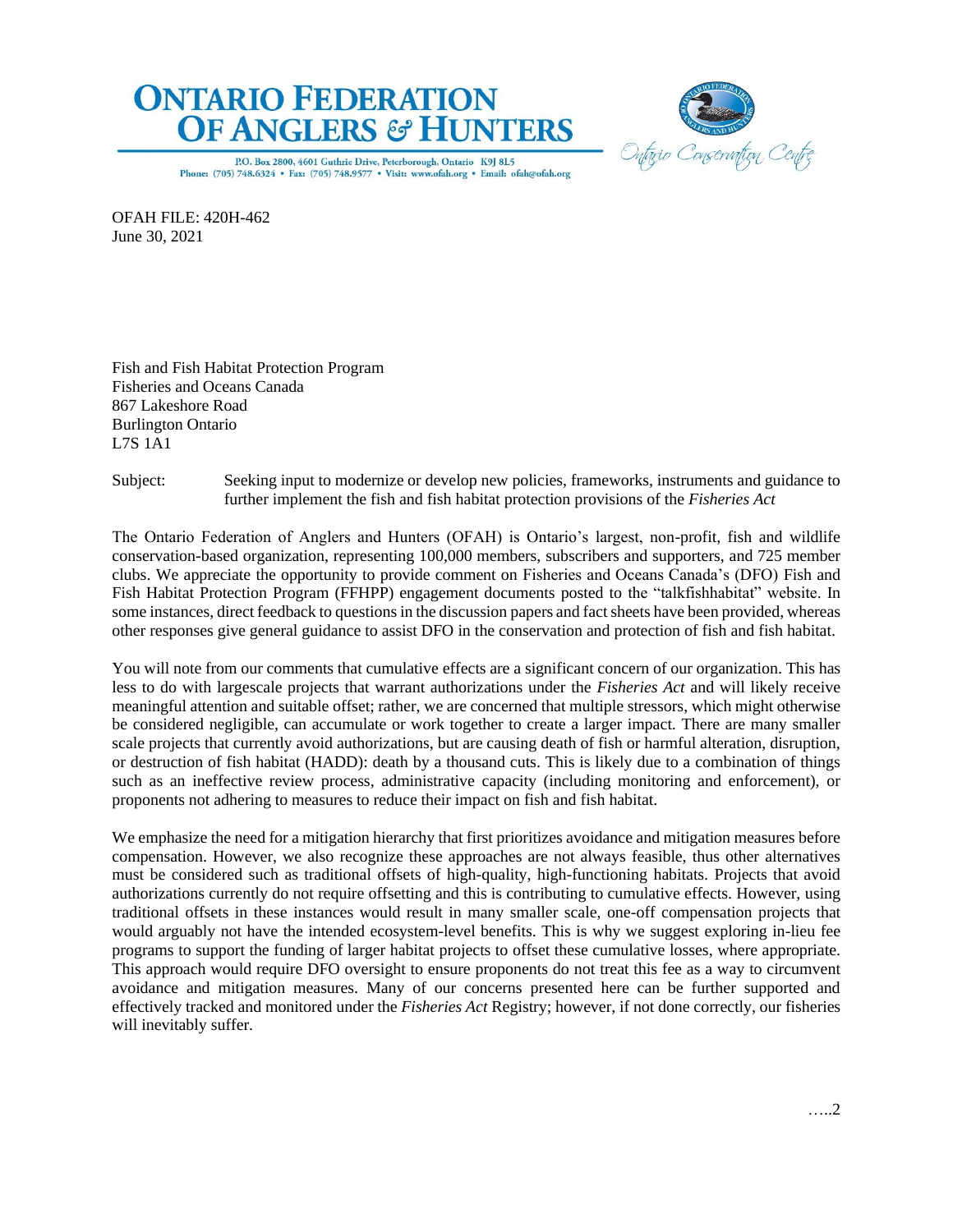## **Cumulative Effects**

## *Question 1: How could the FFHPP better understand cumulative effects on fish and fish habitat? What information will the Program need?*

The FFHPP should consider developing a publicly accessible, landscape management tool used to track works, undertakings, or activities (WUAs) that may result in the death of fish or HADD (i.e., *Fisheries Act* Registry). This will be important for projects requiring authorizations, but the OFAH also urges DFO to consider monitoring cumulative effects of projects that fall under regulatory approaches other than authorizations (codes of practice, prescribed works, letters of advice). By themselves, these projects may appear to be relatively benign; however, unaccounted-for activities that go unmonitored and untracked have the potential to have serious ecological consequences individually, as well as adding up to significant impacts across all projects on a waterbody (e.g., shoreline hardening). The discussion paper broadly considers cumulative effects to be the combined impact of multiple pressures. Only a small portion of these activities will require an authorization, but all projects causing death of fish or HADD contribute to overall cumulative effects. Thus, an approach that integrates, identifies, and monitors a range of stressors is better aligned with the FFHPP.

The landscape management tool for tracking cumulative effects on fish and fish habitat should be made available online and provide useful project-related information to better understand the impact they may have (type of WUAs, authorization, permit or other notification mechanism, start/end dates, measures and standards implemented, pertinent documentation, etc.). The FFHPP will also have to develop relevant landscape-level thresholds for cumulative effects that can be widely applied to various environments (e.g., urban, rural, pristine). DFO would need to define evidence-based, quantitative thresholds to inform the regulatory decision-making process. This framework would guide the path forward for reducing the impact of the stressor(s), move the ecosystem away from thresholds, and towards a more resilient state. To do so, thresholds must also be further supported by routine auditing and mechanisms to regain habitat losses, otherwise, the commitment to address cumulative effects will be toothless in its implementation.

The OFAH acknowledges this approach will be challenging in already stressed locations such as urban environments (i.e., that have already reached or surpassed thresholds). Special circumstances and/or alternatives may be needed for these types of situations (e.g., offsetting, habitat restoration program). For example, DFO could consider implementing a proponent-pays system (i.e., in-lieu fees), where funding is allocated to a conservation bank and used to fund largescale habitat projects. On the other hand, we don't want to see "pristine" areas have thresholds that are too relaxed that allow harm to accumulate as long as thresholds are not exceeded. A socio-ecological balance between development and the conservation of fish and fish habitat, with the smallest overall footprint and the least amount of harm, must be the end goal.

### *Question 2: What types of measures could the FFHPP recommend to reduce a work, undertaking or activity's contribution towards a cumulative effect?*

The framework to reduce the impact of a WUA towards a cumulative effect will be project dependent. For this reason, the measures need to be sufficiently broad to encompass all types of projects and scenarios. Reviewing and learning from past and present project authorizations and habitat conditions will help in understanding the tools needed to reduce a WUA's contribution towards a cumulative effect. Recognizing specific actions that can lessen the degree of impact will also be necessary. A wide variety of alternatives for common project types should be developed including avoidance measures, project relocation (to less stressed landscapes), appropriate offsets and/or proponent-led conservation funding, best management practices, etc. These measures will hinge on pre-determined environmental baselines and manageable indicators and will require ongoing monitoring and assessment to ensure the contribution of the WUA towards a cumulative effect is reduced.

## *Question 3: How can the FFHPP assist responsible authorities in the assessment of a proposed project and help to avoid, mitigate and manage further impacts to fish and fish habitat?*

The discussion paper states that "the FFHPP does not propose to manage threats to fish and fish habitat not subject to the *Fisheries Act*." DFO will need to provide additional clarity on these types of threats to better assist responsible authorities in the assessment of a proposed project. Because these threats can contribute to cumulative effects caused by activities that do fall under DFO jurisdiction, the FFHPP will have to incorporate this knowledge to some extent.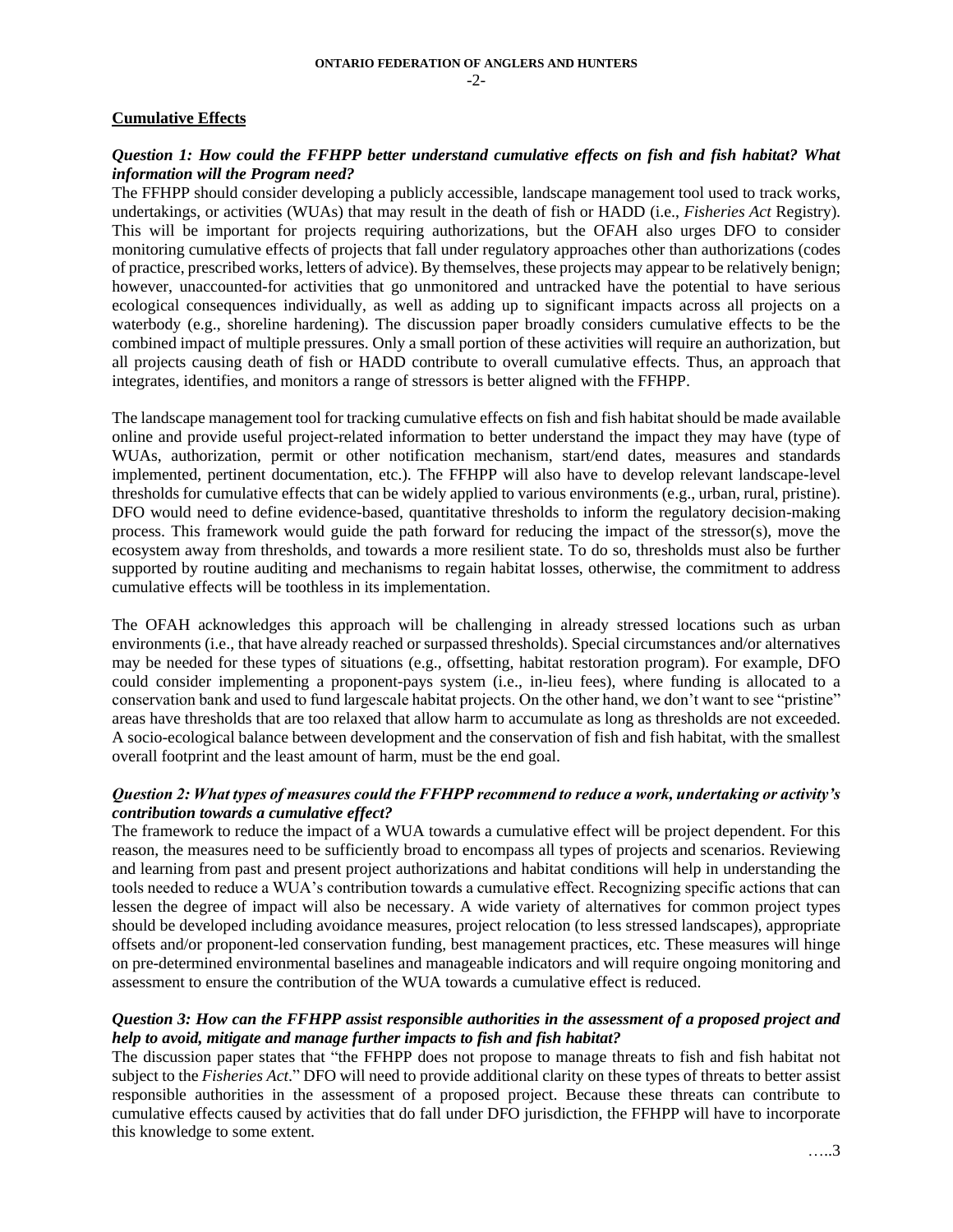The FFHPP could consider developing a guidance document to help other responsible authorities involved in the process including government agencies such as (in the case of Ontario), the Ministry of Natural Resources and Forestry and the Ministry of the Environment, Conservation, and Parks and Indigenous communities. The OFAH wants to see the primary responsibility rest with DFO, but to also have the appropriate policy framework that crosscuts provincial and territorial jurisdictions and their unique considerations and mandates. To this, the FFHPP should consider involving Aquatic Habitat Canada to encourage and assist governments, local communities, Indigenous organizations, industry stakeholders and conservation organizations to more effectively protect and restore aquatic ecosystems.

## **Offsetting and Fish Habitat Banking**

The questions included in the Engagement Paper are primarily geared towards proponents; as such, the OFAH does not have any direct responses to them. Instead, we have highlighted below several key recommendations on how to create more robust policies on offsetting and fish habitat banking.

## Establishing effective offsetting ratios

As evidenced by a DFO study, nearly ninety percent of compensation projects causing HADD in Canada did not result in a net gain in habitat productivity (Quigley and Harper, 2006). The most effective way to achieve net gains in habitat productivity is by establishing greater than 1:1 offsetting ratios; best accomplished by using 5:1 ratios (habitat gained:habitat lost of similar habitat/productivity). Higher ratios should be a requirement because offsets typically do not function as well as natural habitats and are critical in cases where considerable uncertainty exists about the chances of success. This approach (higher ratios) also assists in the recovery of habitat losses during the time lag between implementation and when an offset becomes functional. The policy does acknowledge that additionality is needed to compensate for time lags and uncertainty. However, the amount of additionality is not specified, and proponents inherently exaggerate the productivity of their offsets. For these reasons, establishing sufficient, minimum offset ratios is important for avoiding subjective and unsubstantiated claims of habitat gains. To ensure offsets are generating beneficial outcomes, there should be routine auditing of these projects.

### Launch in-lieu fee programs - where it makes sense

There are many singular, localized, and typically smaller scale projects that currently avoid authorizations, but are causing death of fish or HADD including projects that fall under Standards and Codes of Practice (SCoPs) or Prescribed Works and Waters Regulation. These WUAs are contributing to cumulative effects and must be compensated for. Providing the option for in-lieu fee programs and amalgamating proponent paid funds into a conservation bank (in certain instances) has the potential to produce greater habitat gains on an ecosystem-level (i.e., implementation of larger, higher functioning habitats). We acknowledge this approach may not be suitable for every offset, but where it makes sense, in-lieu fee programs may reduce regulatory burden for DFO and proponents and may be a suitable alternative to traditional offsets.

### Enhancing monitoring and assessment plans

Monitoring of offsets is embedded within policy, but DFO asserts a lack of baseline data and limited monitoring assessments are exacerbating losses in habitat productivity. These concerns are coupled with poor compliance rates, and an inability to conduct reviews to determine whether gains or losses have occurred. Spatial, temporal, and functional considerations are not adequately addressed in authorizations, and largely do not capture longterm and cumulative ecosystem effects.

This is a major threat to fisheries because understanding the performance of offsets, and thus the associated habitat gains or losses hinges on appropriate effectiveness monitoring plans that consider all project phases. For example, environmental baselines are critically important for gauging success of an offset; however, survey effort is often insufficient, lacks standardization, and the data inaccurate, setting the stage for unknown habitat losses and/or gains. Losses inevitably occur during the implementation stage as well, but without having adequate thresholds to measure these impacts, fish and fish habitat suffer. Because baseline information is deficient from the outset, once the offset is fully implemented there is no ruler to accurately measure performance. There must be clear and adequate quantitative performance criteria for offsetting plans that consider all project phases.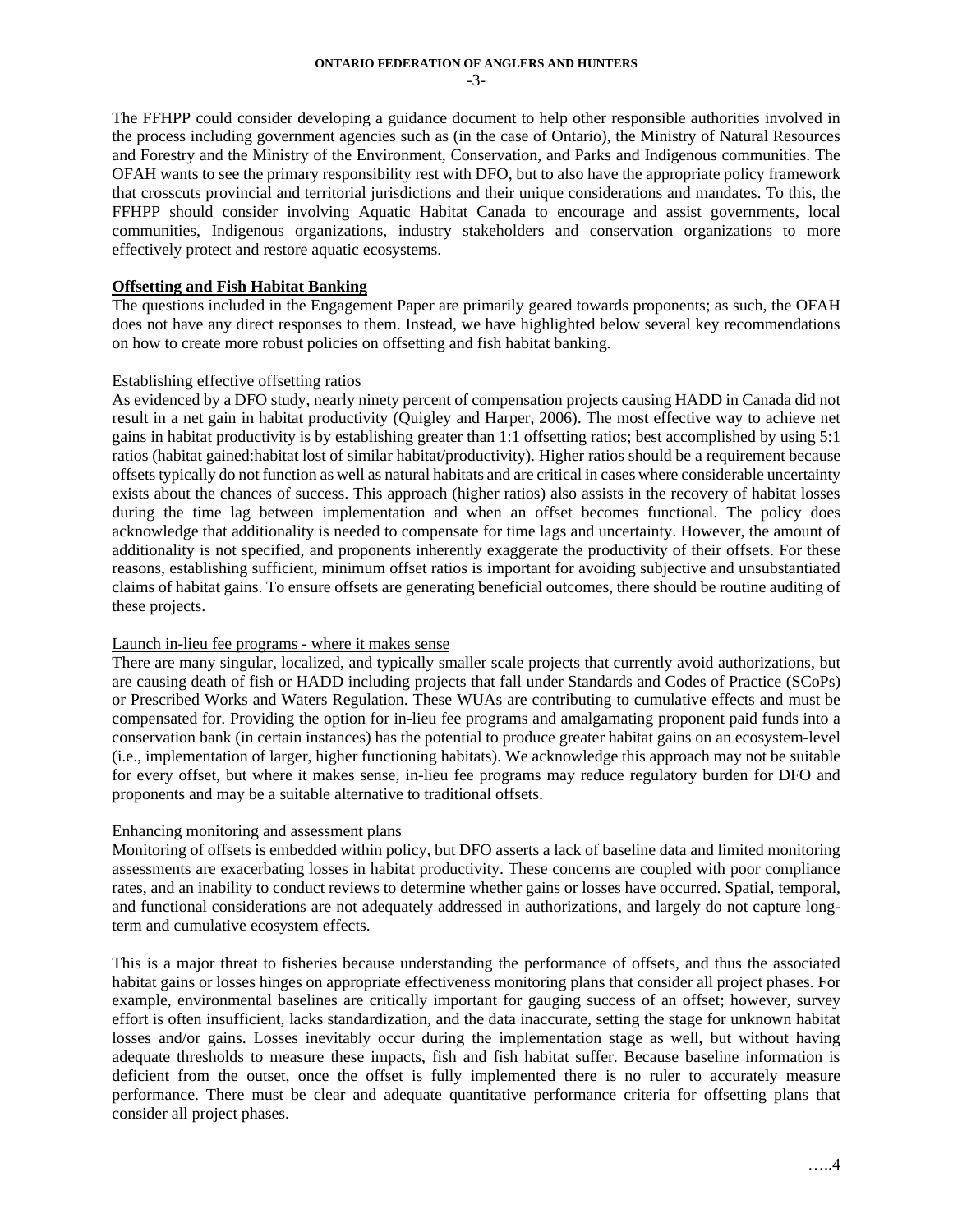Every offsetting plan should be goal-oriented and include transparent conservation objectives, as well as having appropriate follow-up with checks, balances, and consequences to hold proponents accountable. This can be facilitated using a SMART framework – **S**pecific, **M**easurable, **A**chievable, **R**ealistic and **T**ime-sensitive [performance objectives]. This approach assists in the establishment of effectiveness criteria to determine the success of the goals and objectives set out in the offsetting plan. There are other examples where DFO has applied the SMART approach for fisheries management and should consider adopting the same policies for offsetting plans, particularly the monitoring and assessment component.

### Integrated science-based approach

Offsetting science is relatively new, and we are still learning what works best. One way to refine our understanding is through an integrated management and science approach that is flexible and experimental. DFO should consider developing a formal research policy for offsetting plans by establishing a framework for proponents that includes partnerships with academia to help answer questions and unknowns related to offsetting. Projects will have to be carefully chosen, but the OFAH sees value in enhancing offsetting strategies using creative and progressive thinking.

## **Prescribed Works and Waters Regulation**

## *Question 1: What are your views on the proposed scope of application of the proposed regulation? Are there other objectives or outcomes that you would like to see addressed by this proposed Regulation?*

The Consultation Paper does not provide us with confidence that fisheries will be adequately conserved and places greater emphasis on removing barriers and red tape for proponents and freeing up responsibilities for DFO. For example, streamlining approval processes, reducing time DFO devotes to reviewing routine projects, or creating regulatory efficiencies, leads us to believe routine projects may not be given sufficient oversight. Failing to have a pulse on these projects could be a major misstep on achieving conservation and protection of fish and fish habitat and DFO's legislative obligation to consider cumulative effects. On its own, the degree of risk posed by a routine project may be low, but multiple stressors from high numbers of routine projects can cause significant losses in fisheries productivity over the long-term. We acknowledge more impactful projects require stringent management in comparison to routine projects; however, greater investments in staffing and resourcing would lend itself to a more holistic approach that balances various project types and associated risks. This can be achieved by enacting section 12 of the amended *Fisheries Act*, which gives DFO the ability to fix fees to recover costs incurred in relation to the administration of the Act and enable DFO to then conduct sitespecific reviews.

We fully support implementing standardized, science-based offsetting measures and believe adoption of "best" available practices" should be made mandatory, as opposed to encouraging or incentivising proponents. DFO is proposing to move away from site-specific reviews for routine projects, but this will call into question the agency's ability to monitor compliance with conditions prescribed in the Regulation. How will DFO track and account for these projects? How will DFO determine if appropriate measures and practices to avoid the death of fish or HADD have been adequately considered/implemented? This approach leaves too much in the hands of the proponent, whose primary interest is not the conservation and protection of fish and fish habitat. The OFAH supports the proposal for establishing mandatory, enforceable conditions, with a caveat that there will be appropriate follow-through from DFO on the backend. This is best achieved by increasing capacity with administrative and on-the-ground staffing, conducting random site inspections, and ensuring compliance with applicable penalties.

## *Question 2: What are your views on the prescribed classes being considered? Are there other classes of works, undertakings or activities that you would like to see included in the proposed Regulation?*

DFO acknowledges the potential for routine projects to cause death of fish or HADD, but despite the impacts being predicable, localized in nature and/or short in duration, the reality is an inevitable and incremental loss of habitat. We appreciate these new conditions and measures could be more efficient for proponents and DFO, but even with clear standards and guidance, there will be residual losses in habitat productivity over time in areas with high numbers of projects. As an example, outlined in the Consultation Paper, site-specific offsetting requirements may not be required where fish populations being affected by the project can recover. However, we argue the time needed for recovery is where the loss in fisheries productivity has occurred, thus requiring appropriate offsetting.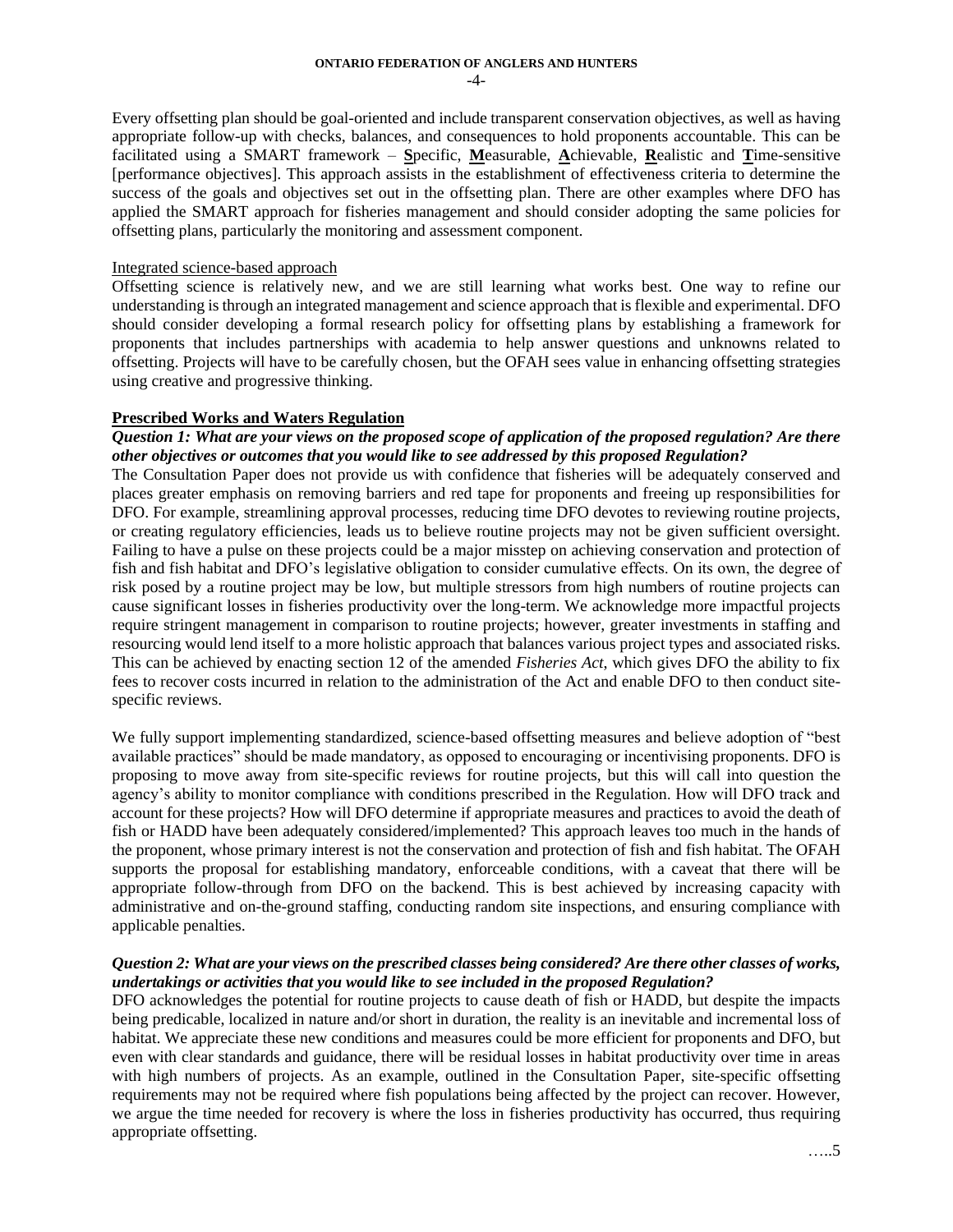Proposed mandatory project notifications are a must if DFO moves away from site-specific reviews and authorizations for routine projects causing death of fish or HADD. This approach requires additional duty and responsibility for regular monitoring, reporting, and detailed updates to DFO from the proponent, and through the Registry as well. This will help ensure proponents are strictly adhering to the conditions and measures provided in the proposed Regulation. Coupled with this requirement, it is vital that sufficient and effective offsetting is made mandatory for routine projects for the regulation to be effective in achieving the conservation purpose of the Act. Because offsetting residual impacts for a routine project likely would not result in the desired ecosystem-level effect, pooling in-lieu fees into a conservation bank could be leveraged in a way that does.

## *Question 3: What are your views on the prescribed minor waters being considered? Are there other minor waters that you would like to see included in the proposed regulation?*

In general, the OFAH is supportive of the proposed classes of waterbodies which are not expected to contribute to the achievement of established fisheries management objectives or otherwise provide significant opportunity for the conservation and protection of fish and fish habitat. That said, we would like to highlight some concerns for your consideration.

Scoping of "fisheries management objectives," in the case of Ontario, should also extend to goals and objectives outlined in fisheries management plans (FMPs) for Fisheries Management Zones (FMZs), the Great Lakes, Provincially Significant Inland Fisheries, and significant tributaries (e.g., Grand River, Credit River). The paper narrowly defines Fisheries Management Objectives as "social, ceremonial, and cultural uses of fish identified by Indigenous peoples." The OFAH acknowledges the importance of fishery resources to Indigenous peoples and recognizes the uses that are listed; however, limiting the purview in this way is a disservice to Ontario's fisheries and the work done by numerous stakeholders, including Indigenous communities. NGOs, conservation authorities, government agencies, associations (i.e., cottage), outdoors clubs, and other organizations have contributed to the establishment of fisheries management plans through various working groups (e.g., FMZ advisory councils, committees). It will be important for DFO to not only consider these fisheries management plans when dealing with prescribed minor waters, but also collaborate with the relevant provincial government and/or municipally funded agency (i.e., MNRF, conservation authority).

WUAs impacting the proposed classes of minor waters may appear innocuous in terms of their standalone impact on fish and fish habitat. This may be true in many instances, but some activities could have a broader, connecting reach to significant waterbodies, negatively impacting fisheries management objectives or compromise fish and fish habitat in a way that contravenes the *Fisheries Act*. To explain, an intermittent roadside ditch may provide little in the way of fish and fish habitat, but silt from a WUA in a ditch could easily be transported to a waterbody that has established fisheries management goals and objectives or that may contribute to the greater conservation and protection of fish and fish habitat. To this, we would like to suggest a requirement to have proponents conduct a thorough review and detailed reporting of potential residual harm to non-minor classes of waters resulting from the WUA.

# **Standards and Codes of Practice**

The OFAH does not have any specific feedback on the six interim SCoPs, but generally, we would like to identify that all the current SCoPs result in the death of fish and HADD. These SCoPs would be better scoped under the Prescribed Works and Waters Regulation. SCoPs should only be made available to those projects that can fully avoid death of fish or HADD.

The criteria for SCoPs set out in the engagement fact sheet permit certain WUAs so long as habitat components can recover rapidly such that the function of the habitat/life processes of the fish is maintained. Suggesting a state of recovery must occur is indicative of an impairment to habitat productivity, and thus, should require appropriate offsetting to make up for these losses. Unless "rapid recovery" is defined and the WUA shown to not result in the death of fish or HADD, then the proponent must be required to compensate for these losses. Similarly, the table mentions WUAs that are of short duration and produce minimal disturbance are permitted so long as the SCoPs are adhered to. But again, pointing out that a disturbance has occurred is reflective of an impairment to fish and fish habitat that must be compensated for. In-lieu fees would be an appropriate mechanism for funding restoration to address the cumulative effects of death of fish and HADD.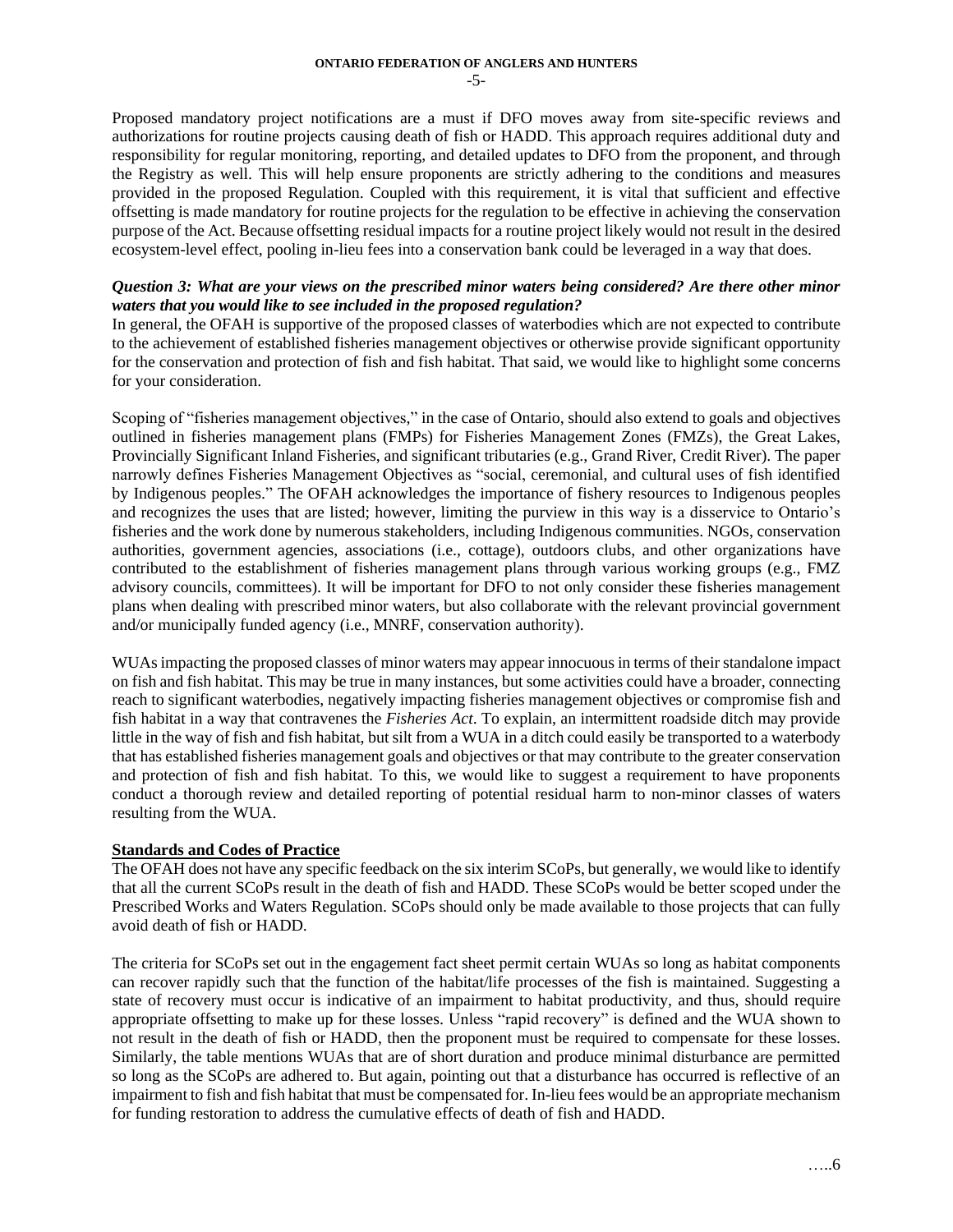-6-

### **Engagement Framework**

The OFAH appreciates DFO's mandated commitment to consultation and engagement through governing with openness, effectiveness, and transparency; however, in our opinion, the attempt to modernize the framework has fallen short in some areas. The "engagement intensities" (sharing, working together, entrusting) are confusing and require too much explanation as evidenced by the "engagement continuum key concepts" table. Stakeholders get lost in the extraneous details and lose sight of the actual purpose of the framework and where we fit in the overall picture. There is a need to modernize traditional engagement strategies by moving away from reactive approaches, but it does not need to be unnecessarily structured and formalized in this way.

Stakeholder participation has been shown to enhance the environmental decision-making process, but this is strongly contrasted by good decisions being dependent on the quality of the participatory process (Reed, 2008). After sifting through the concepts of the Engagement Framework and reflecting on how we have been engaged and consulted on various topics under the FFHPP, overall, it has been well done. DFO has made a good effort in diversifying engagement through webinars, online meetings, and breakout sessions. There have been regular email updates that help keep us abreast of FFHPP proceedings. We appreciate discussion and consultation papers that include questions to help guide the engagement process. Surveys do not function as well because responses require input, review, and approvals from higher levels within organizations. It would be more appropriate to have the opportunity to download surveys and/or the survey questions to pre-fill the responses.

## *Fisheries Act* **Registry**

The OFAH sees the *Fisheries Act* Registry as a critical tool for the conservation and protection of fish and fish habitat in Canada. The amended *Fisheries Act* offers an opportunity to rethink DFO's risk-based approach to managing projects through the Registry. There should be provisions that allow for all types of projects that may harm fish and fish habitat to be tracked through the Registry including projects that fall under SCoPs or Prescribed Works and Waters Regulation, as well as restoration projects stemming from offset plans or habitat creation initiatives. This approach should also consider, on an ecosystem level, cumulative effects from multiple projects, and the associated tolerances and thresholds on a single system or in a given area (e.g., watershed).

Canadians must be made aware of and be provided searchable, online access to project records via the Registry that includes, at a minimum, the following information: name of proponent; location and footprint of the operation; type of operation; relevant documents associated with the project (i.e., EIS, monitoring and assessment reports, offsetting plans); infractions, fines, penalties; agreements, SCoPs, authorizations, permits; and other records relating to the habitat protection and pollution prevention provisions of the Act. We support the use of a mapping tool to oversee and select projects across Canada that also provides information on a project's status ("completed" vs "in progress"). A function to allow for notifications about projects would also be beneficial, as well as enabling the public to make comments on projects directly through the Registry portal. The Registry could also include a significant outreach effort for training and information for small companies, as well as provide best management practices to avoid causing death of fish or HADD. This aspect could be beneficial to, for example, aggregate or landscape businesses that sell gravel and sand, and contractors who are involved either directly or indirectly in hardening shorelines or building docks.

### **Closing Remarks**

Government commitment and cooperation, at all levels, is essential to success and often boils down to adequate staffing and resourcing. Overarching themes of self-regulation and self-policing leads us to believe the monitoring of projects will be placed on the backburner. With this in mind, and without adequate auditing and oversight by DFO, this will consequently lead to failure to enforce the habitat protection provisions of the *Fisheries Act* and the continued degradation of Ontario's fisheries. This is especially significant in the face of climate change uncertainty.